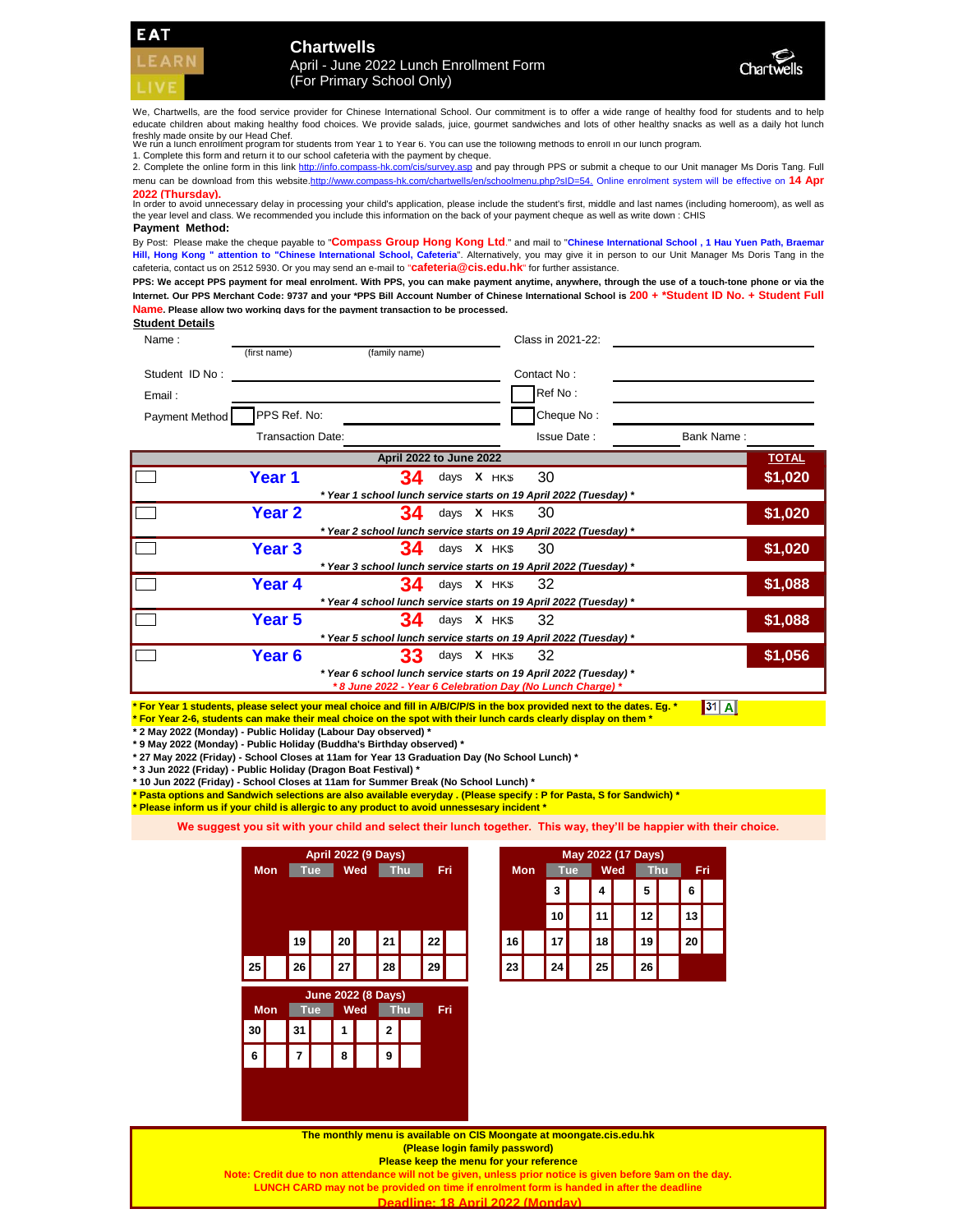

### **Chinese International School 漢基國際學校 Share Your**

**Thoughts**

**CHIS** 回線回 Œ

## Lunch Menu Jan – Apr 2022

|                                                                                                                                                                                                                                                                                                                                                                                                                                                                                                                                                                                                            | Monday                                                                                       | Tuesday                                                                  | Wednesday                                                                         | Thursday                                                                | Friday                                                                            |  |  |  |
|------------------------------------------------------------------------------------------------------------------------------------------------------------------------------------------------------------------------------------------------------------------------------------------------------------------------------------------------------------------------------------------------------------------------------------------------------------------------------------------------------------------------------------------------------------------------------------------------------------|----------------------------------------------------------------------------------------------|--------------------------------------------------------------------------|-----------------------------------------------------------------------------------|-------------------------------------------------------------------------|-----------------------------------------------------------------------------------|--|--|--|
|                                                                                                                                                                                                                                                                                                                                                                                                                                                                                                                                                                                                            | 18 Apr                                                                                       | 19 Apr                                                                   | 20 Apr                                                                            | $21$ Apr                                                                | $22$ Apr                                                                          |  |  |  |
| <u>Meal</u><br>${\boldsymbol{\mathsf{A}}}$                                                                                                                                                                                                                                                                                                                                                                                                                                                                                                                                                                 |                                                                                              | Roasted Chicken<br>with Onion Gravy<br>and Spaghetti<br>洋蔥汁烤雞意粉          | Arrabiata with<br>Minced Pork &<br>Penne<br>香辣茄醬肉碎<br>長通粉                         | Apple Sage Pork<br>Chop with Sautéed<br>Potato<br>蘋果鼠尾草<br>焗豬柳配炒薯仔      | <b>Breaded Chicken</b><br>with French Fries<br>炸雞配薯條<br>ea                        |  |  |  |
| <u>Meal</u><br>$\mathcal{B}$                                                                                                                                                                                                                                                                                                                                                                                                                                                                                                                                                                               | Easter Break                                                                                 | Chinese BBQ Pork<br>with Rice<br>蜜汁叉燒飯                                   | Vietnamese Style<br>Grilled Sole Fillet<br>with Red Rice<br>越式煎龍利柳<br>配紅米飯        | Steamed Shittake<br><b>Mushroom &amp;</b><br>Chicken with Rice<br>北菇蒸雞飯 | Kimchi & Pork Stir<br>Fry with Rice<br>泡菜炒豬肉配飯                                    |  |  |  |
| <u>Meal</u><br>$\mathcal C$<br>$\sqrt{}$                                                                                                                                                                                                                                                                                                                                                                                                                                                                                                                                                                   |                                                                                              | Chinese Tomato &<br>Egg Scramble with<br><b>Brown Rice</b><br>蕃茄炒蛋配糙米飯   | Margherita Pizza<br>蕃茄羅勒<br>水牛芝士薄餅                                                | Mac & Cheese<br>芝士焗通心粉                                                  | Mixed Veggie &<br>Tofu in Portuguese<br>Sauce with Red<br>Rice<br>葡汁焗時蔬豆腐配<br>紅米飯 |  |  |  |
| Vegetable                                                                                                                                                                                                                                                                                                                                                                                                                                                                                                                                                                                                  | Seasonal Vegetables<br>時令蔬菜                                                                  |                                                                          |                                                                                   |                                                                         |                                                                                   |  |  |  |
|                                                                                                                                                                                                                                                                                                                                                                                                                                                                                                                                                                                                            | Green Monday                                                                                 |                                                                          |                                                                                   |                                                                         |                                                                                   |  |  |  |
|                                                                                                                                                                                                                                                                                                                                                                                                                                                                                                                                                                                                            | $25$ Apr                                                                                     | $26$ Apr                                                                 | $27$ Apr                                                                          | 28 Apr                                                                  | 29 Apr                                                                            |  |  |  |
| <u>Meal</u><br>$\bm{\mathcal{A}}$                                                                                                                                                                                                                                                                                                                                                                                                                                                                                                                                                                          | <b>Mixed Bean &amp;</b><br>Sweetcorn<br>Quesadilla with<br>Salsa<br>雜豆粟米墨西哥芝<br>士餡餅配莎莎醬      | Roasted Chicken<br>with Onion Gravy<br>and Rice<br>洋蔥汁烤雞飯                | La Reine Pizza<br>火腿蘑菇橄欖薄餅                                                        | Apple Sage Pork<br>Chop with Tomato<br>Pasta<br>蘋果鼠尾草焗豬柳<br>配鮮茄意粉       | Roasted Herb<br>Chicken with<br>Pasta<br>香草烤雞意粉                                   |  |  |  |
| <u>Meal</u><br>$\bm{\mathcal{B}}$                                                                                                                                                                                                                                                                                                                                                                                                                                                                                                                                                                          | Steamed Egg &<br><b>Mushrooms with</b><br><b>Brown Rice</b><br>冬菇蒸蛋配紅米飯                      | Steamed Fish<br>Fillet in Pumpkin<br>Sauce with<br>Spaghetti<br>南瓜汁魚柳配意粉 | Vietnamese Style<br>Grilled Sole Fillet<br>with Red Rice<br>越式煎龍利柳<br>配紅米飯        | Steamed Shittake<br>Mushroom &<br>Chicken with Rice<br>北菇蒸雞飯            | Beef & Veggie Mix<br>Fried Rice<br>野菜牛肉炒飯                                         |  |  |  |
| <u> Meal</u><br>$\checkmark$                                                                                                                                                                                                                                                                                                                                                                                                                                                                                                                                                                               | Baked Vegetarian<br>Meatball with<br>Spaghetti in<br><b>Marinara Sauce</b><br>焗意式鮮茄素肉丸<br>意粉 | Spicy Fried Bean<br>Curd with Rice<br>香辣炒豆乾飯                             | Mixed Veggie &<br>Tofu in Portuguese<br>Sauce with Red<br>Rice<br>葡汁焗時蔬豆腐配<br>紅米飯 | Vegetarian<br>Lasagna<br>素千層麵                                           | Chinese Tomato &<br>Egg Scramble with<br><b>Brown Rice</b><br>蕃茄炒蛋配糙米飯            |  |  |  |
| Vegetable                                                                                                                                                                                                                                                                                                                                                                                                                                                                                                                                                                                                  | Seasonal Vegetables<br>時令蔬菜                                                                  |                                                                          |                                                                                   |                                                                         |                                                                                   |  |  |  |
|                                                                                                                                                                                                                                                                                                                                                                                                                                                                                                                                                                                                            |                                                                                              |                                                                          |                                                                                   |                                                                         |                                                                                   |  |  |  |
| 健康之選, 適合經常食用<br>請適宜地食用<br>建議少選擇為佳<br>These foods should form<br>EAT<br>EAT<br>Don't have too much of these.<br>Best eaten in moderation.<br>含有<br>含有<br>含有<br>含有<br>素食<br>Sust<br>LESS<br><b>ODERATE</b><br>These food are still important<br>the basis of your diet.<br>Just treat ourselves<br>$\mathcal{L} \hookrightarrow$<br>奶類<br>魚類<br>貝殻類海鮮<br>蛋類<br>Seaf<br>Vegetarian<br>for a balanced diet.<br>So fill up on them.<br>every so often.<br><b>Dairy Alert</b><br>Egg Alert<br><b>Fish Alen</b><br><b>Shellfish Alert</b><br>Choice<br>以相應的顏色標籤在餐單上   Highlighted in respective color on the menu |                                                                                              |                                                                          |                                                                                   |                                                                         |                                                                                   |  |  |  |

chartwells.



able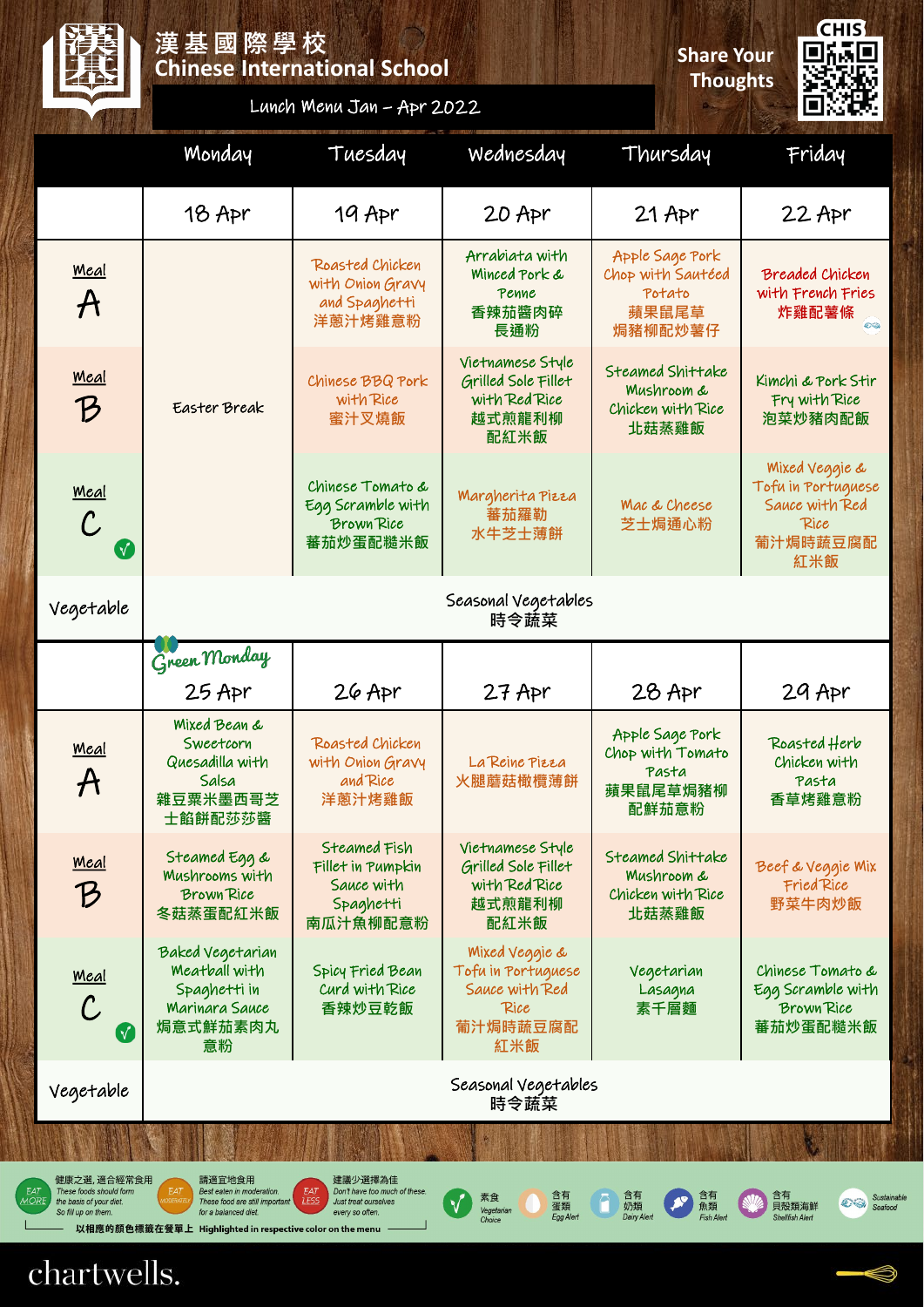### **Chinese International School 漢基國際學校 Share Your**

**Thoughts**

**CHIS** 回訴回 Ē

|  |  |  |  | Lunch Menu Jan - Apr 2022 |
|--|--|--|--|---------------------------|
|--|--|--|--|---------------------------|

|                                            | Monday                        | Tuesday                                                                                         | Wednesday                                                                        | Thursday                                                           | Friday                                                                                      |  |  |  |  |
|--------------------------------------------|-------------------------------|-------------------------------------------------------------------------------------------------|----------------------------------------------------------------------------------|--------------------------------------------------------------------|---------------------------------------------------------------------------------------------|--|--|--|--|
|                                            | 2 May                         | 3 May                                                                                           | 4 May                                                                            | 5 May                                                              | 6 May                                                                                       |  |  |  |  |
| Meal<br>$\boldsymbol{\mathcal{A}}$         |                               | Grilled Pork Loin<br>with Mushroom<br>Sauce & Mash<br>蘑菇汁豬柳配薯蓉                                  | Grilled Lemon &<br>Garlic Chicken with<br>Roasted Potatoes<br>檸檬蒜香煎雞肉配<br>焗薯仔    | Tuna & Cheese<br>Pizza<br>吞拿魚芝士薄餅                                  | Chicken Parmigiana<br>with Pasta<br>意式芝士焗雞<br>配意粉<br>e a                                    |  |  |  |  |
| <u>Meal</u><br>$\mathcal B$                | Labour Day<br>Observed        | Honey Soy Baked<br>Chicken with<br>Steamed Rice<br>蜜糖鼓油雞飯                                       | Diced Pork in<br>Sweetcorn & Egg<br>Drop Sauce with<br>Red Rice<br>粟米滑蛋肉粒<br>紅米飯 | Chicken with Black<br>Pepper Sauce &<br>Rice<br>黑椒雞扒飯              | Wok-fried Tomato<br>& Minced Beef<br>with Red Rice<br>蕃茄免治牛肉<br>配紅米飯                        |  |  |  |  |
| <u>Meal</u><br>$\mathcal C$<br>$\mathbf V$ |                               | Thai Green Curry<br>with Chickpea &<br>Eggplant with<br><b>Brown Rice</b><br>泰式茄子鷹咀豆<br>青咖哩配糙米飯 | Ratatouille with<br>Pasta<br>普羅旺斯燉菜<br>配意粉                                       | Vegetarian Egg<br>Fried Rice<br>(Less Oil)<br>野菜蛋炒飯                | Teriyaki Tofu with<br>Rice<br>照燒豆腐配飯                                                        |  |  |  |  |
| Vegetable                                  | Seasonal Vegetables<br>時令蔬菜   |                                                                                                 |                                                                                  |                                                                    |                                                                                             |  |  |  |  |
|                                            |                               |                                                                                                 |                                                                                  |                                                                    |                                                                                             |  |  |  |  |
|                                            | 9 May                         | 10 May                                                                                          | 11 May                                                                           | 12 May                                                             | 13 May                                                                                      |  |  |  |  |
| Meal<br>$\bm{\mathcal{H}}$                 |                               | Baked Sole Fillet<br>with Parsley Crust<br>& Sautéed Potato<br>法式香草焗龍利柳<br>配炒薯仔                 | Pepperoni Pizza<br>意式辣腸薄餅                                                        | Roasted Tomato &<br><b>Basil Chicken</b><br>Pasta<br>焗蕃茄羅勒<br>雞肉意粉 | Cheese Burger<br>with Sweetcorn<br>芝士牛肉漢堡<br>配粒粒粟米                                          |  |  |  |  |
| <u> Meal</u><br>$\bm{\mathcal{B}}$         | Buddha's Birthday<br>Observed | Enoki Mushroom<br>Teriyaki Beef with<br>Steamed Rice<br>照燒金菇牛肉飯                                 | Kimchi & Chicken<br>Stir-fry with Red<br>Rice<br>泡菜炒雞肉<br>配紅米飯                   | Chinese BBQ Pork<br>with Rice<br>蜜汁叉燒飯                             | Portuguese<br>Chicken with<br>Steamed Rice<br>葡汁雞皇飯                                         |  |  |  |  |
| <u> Meal</u><br>$\mathcal C$<br>$\sqrt{}$  |                               | Stir-fried Lotus<br>Root, Zucchini &<br>Bean Curd with<br><b>Brown Rice</b><br>炒蓮藕翠肉瓜<br>豆乾配糙米飯 | Garden Frittata<br>with Roasted<br>Potatoes<br>意式田園<br>烘蛋配薯粒                     | Sweet Potato<br>Curry with<br>Steamed Rice<br>蕃薯咖哩飯                | Japanese Grilled<br>Eggplant &<br>Assorted<br>Vegetable with<br>Red Rice<br>日式燒茄子野菜配<br>紅米飯 |  |  |  |  |
| Vegetable                                  |                               |                                                                                                 | Seasonal Vegetables<br>時令蔬菜                                                      |                                                                    |                                                                                             |  |  |  |  |
|                                            |                               |                                                                                                 |                                                                                  |                                                                    |                                                                                             |  |  |  |  |

# chartwells.

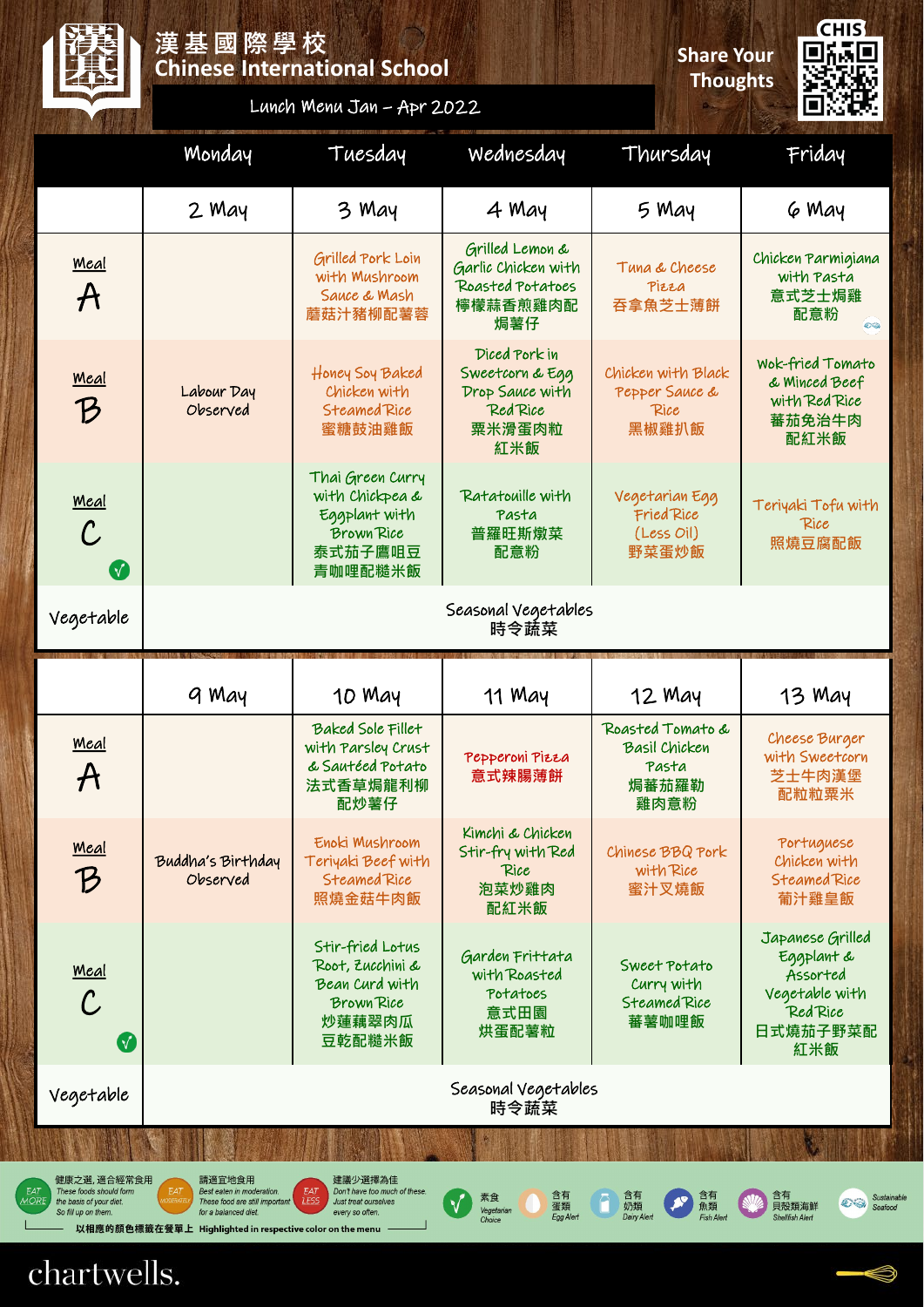|                                                            | 漢基國際學校                                                                                        | <b>Chinese International School</b>                                  | <b>Share Your</b><br><b>Thoughts</b>                                                     | <b>CHIS</b><br>orio                                                              |                                                         |  |  |  |  |
|------------------------------------------------------------|-----------------------------------------------------------------------------------------------|----------------------------------------------------------------------|------------------------------------------------------------------------------------------|----------------------------------------------------------------------------------|---------------------------------------------------------|--|--|--|--|
|                                                            |                                                                                               | Lunch Menu Jan - Apr 2022                                            |                                                                                          |                                                                                  |                                                         |  |  |  |  |
|                                                            | Monday                                                                                        | Tuesday                                                              | Wednesday                                                                                | Thursday                                                                         | Friday                                                  |  |  |  |  |
|                                                            | Green Warday                                                                                  | 17 May                                                               | 18 May                                                                                   | 19 May                                                                           | 20 May                                                  |  |  |  |  |
| <u>Meal</u><br>$\bm{\mathcal{A}}$                          | Spanish Tortilla<br>Omelette<br>西班牙薯仔奄列                                                       | Carbonara Pasta<br>卡邦尼意粉                                             | Tandoori Sole Fillet<br>with Mixed Grain Rice<br>印度烤龍利柳<br>配雜穀米                          | Pork Kebab with<br><b>Brown Rice</b><br>土耳其烤豬肉<br>配糙米飯                           | Classic Cheesy<br>Spaghetti Beef<br>Bolognese<br>芝士肉醬意粉 |  |  |  |  |
| <u>Meal</u><br>$\mathcal{B}$                               | Thai Red Curry<br>with Veggie Medley<br>& Tofu with<br><b>Brown Rice</b><br>泰式雜菜豆腐<br>紅咖哩配糙米飯 | Japanese Curry<br>Chicken with<br><b>Brown Rice</b><br>日式咖哩雞<br>配糙米飯 | Vietnamese Style<br>Lemongrass Pork Chop<br>with Rice<br>越南香茅豬扒飯                         | Chicken & Shittake<br>Mushroom Chow Mein<br>冬菇雞絲炒麵                               | Teriyaki Pork with<br>Steamed Rice<br>照燒豚肉飯             |  |  |  |  |
| <u>Meal</u><br>${\cal C}$                                  | Vegetarian<br><b>Mushroom &amp; Kale</b><br>Fried Udon<br>野菌羽衣甘藍<br>蛋炒烏冬                      | Spicy Pepper Tofu<br>with Rice<br>椒鹽豆腐配飯                             | Margherita Pizza<br>蕃茄羅勒<br>水牛芝士薄餅                                                       | <b>Baked Cheese &amp;</b><br>Broccoli Pasta<br>芝士西蘭花<br>焗意粉                      | Bean Masala with<br><b>Brown Rice</b><br>南印度豆咖哩<br>配糙米飯 |  |  |  |  |
| Vegetable                                                  | Seasonal Vegetables<br>時令蔬菜                                                                   |                                                                      |                                                                                          |                                                                                  |                                                         |  |  |  |  |
|                                                            | $23$ May                                                                                      | $24$ May                                                             | 25 May                                                                                   | 26 May                                                                           |                                                         |  |  |  |  |
|                                                            |                                                                                               |                                                                      |                                                                                          |                                                                                  | $27$ May                                                |  |  |  |  |
| <u>Meal</u><br>$\bm{\mathcal{A}}$                          | Cheese & Broccoli-<br>Stuffed Chicken with<br>Tomato Rice<br>芝士西蘭花<br>釀雞卷配蕃茄飯                 | Braised Chicken with<br>Cream Mushroom<br>Sauce with Rice<br>蘑菇忌廉雞肉飯 | <b>BBQ Pull Pork Pizza</b><br>with Sweet Corn<br>美式BBQ手撕豬肉薄<br>餅配粒粒粟米                    | <b>Italian</b><br>Pan-seared<br>Sole Fillet with<br>Spaghetti<br>意大利香煎<br>龍利柳配意粉 |                                                         |  |  |  |  |
| <u>Meal</u><br>$\bm{\mathcal{B}}$                          | Roast Sole with Mixed<br>Bell Peppers,<br>Pineapple & Brown<br>Rice<br>烤龍利柳佐菠蘿彩椒<br>配糙米飯      | Shredded Pork Chow<br>Mein<br>肉絲炒麵                                   | Yeung Chow<br>Fried Rice<br>揚州炒飯                                                         | Chinese BBQ Pork<br>with Rice<br>蜜汁叉燒飯                                           | Graduation Day<br>(School closes at 11<br>am)           |  |  |  |  |
| <u>Meal</u><br>$\mathcal{C}$<br>$\boldsymbol{\mathcal{N}}$ | Vegetable Frittata<br>with Potato Cubes<br>意式田園烘蛋配薯粒                                          | Vegetarian Lasagna<br>素千層麵                                           | Japanese Grilled<br>Eggplant & Assorted<br>Vegetable with Red<br>Rice<br>日式燒茄子野菜配紅<br>米飯 | Zucchini, Kale &<br>Sweet Potato Gratin<br>意大利翠肉瓜, 羽衣甘<br>籃, 蕃薯奶汁烤菜              |                                                         |  |  |  |  |
| Vegetable                                                  |                                                                                               |                                                                      | Seasonal Vegetables<br>時令蔬菜                                                              |                                                                                  |                                                         |  |  |  |  |
|                                                            |                                                                                               |                                                                      |                                                                                          |                                                                                  |                                                         |  |  |  |  |

chartwells.